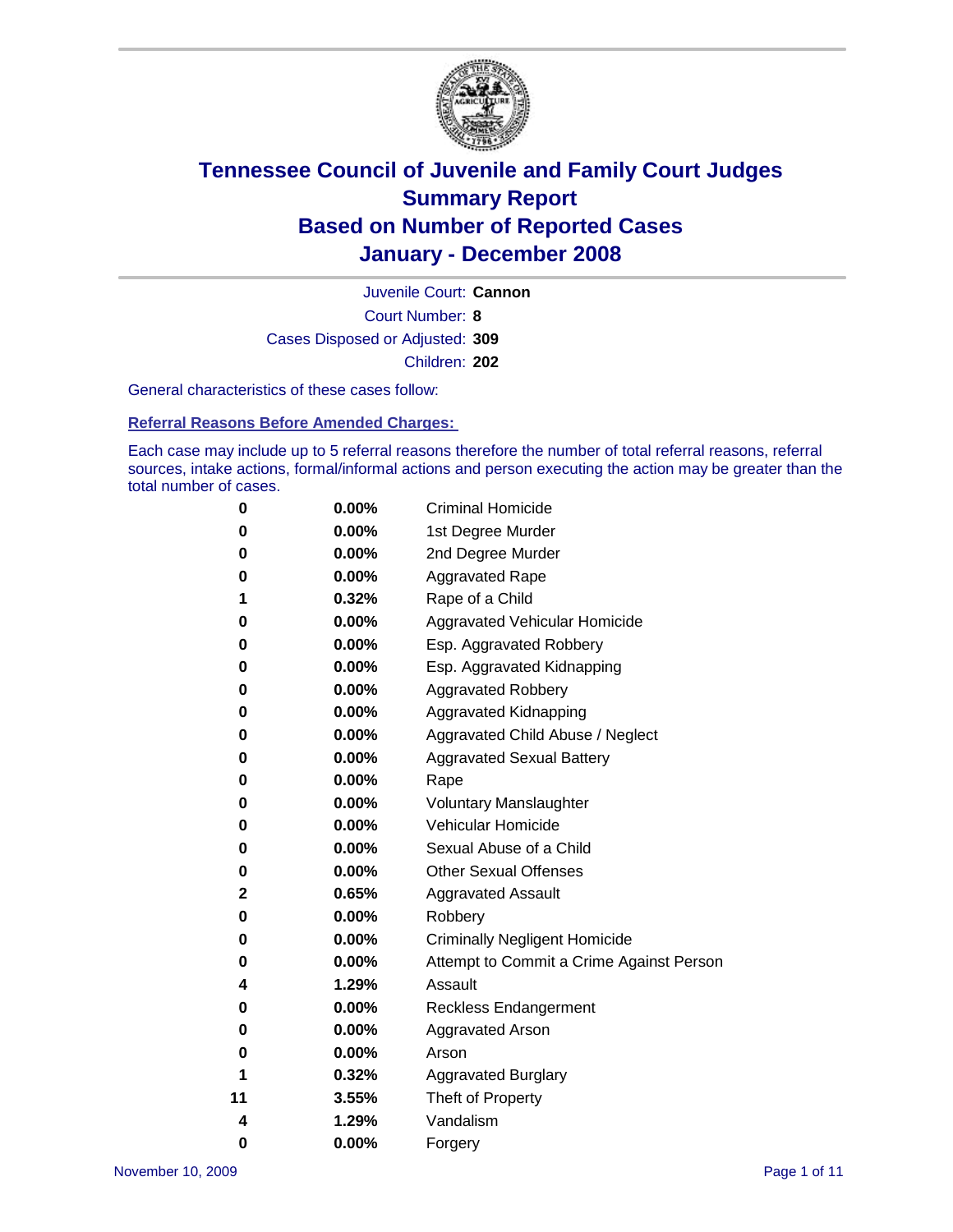

Court Number: **8** Juvenile Court: **Cannon** Cases Disposed or Adjusted: **309** Children: **202**

#### **Referral Reasons Before Amended Charges:**

Each case may include up to 5 referral reasons therefore the number of total referral reasons, referral sources, intake actions, formal/informal actions and person executing the action may be greater than the total number of cases.

| 0           | 0.00% | <b>Worthless Checks</b>                                     |
|-------------|-------|-------------------------------------------------------------|
| 0           | 0.00% | Illegal Possession / Fraudulent Use of Credit / Debit Cards |
| 0           | 0.00% | <b>Burglary</b>                                             |
| 1           | 0.32% | Unauthorized Use of a Vehicle                               |
| 0           | 0.00% | <b>Cruelty to Animals</b>                                   |
| 0           | 0.00% | Sale of Controlled Substances                               |
| 1           | 0.32% | <b>Other Drug Offenses</b>                                  |
| 5           | 1.61% | <b>Possession of Controlled Substances</b>                  |
| 0           | 0.00% | <b>Criminal Attempt</b>                                     |
| 1           | 0.32% | Carrying Weapons on School Property                         |
| 0           | 0.00% | Unlawful Carrying / Possession of a Weapon                  |
| 1           | 0.32% | <b>Evading Arrest</b>                                       |
| 0           | 0.00% | Escape                                                      |
| 1           | 0.32% | Driving Under Influence (DUI)                               |
| 13          | 4.19% | Possession / Consumption of Alcohol                         |
| 0           | 0.00% | Resisting Stop, Frisk, Halt, Arrest or Search               |
| 0           | 0.00% | <b>Aggravated Criminal Trespass</b>                         |
| 0           | 0.00% | Harassment                                                  |
| 0           | 0.00% | Failure to Appear                                           |
| 0           | 0.00% | Filing a False Police Report                                |
| 0           | 0.00% | Criminal Impersonation                                      |
| 5           | 1.61% | <b>Disorderly Conduct</b>                                   |
| $\mathbf 2$ | 0.65% | <b>Criminal Trespass</b>                                    |
| 0           | 0.00% | <b>Public Intoxication</b>                                  |
| 0           | 0.00% | Gambling                                                    |
| 16          | 5.16% | Traffic                                                     |
| 1           | 0.32% | <b>Local Ordinances</b>                                     |
| 0           | 0.00% | Violation of Wildlife Regulations                           |
| 0           | 0.00% | <b>Contempt of Court</b>                                    |
| 11          | 3.55% | Violation of Probation                                      |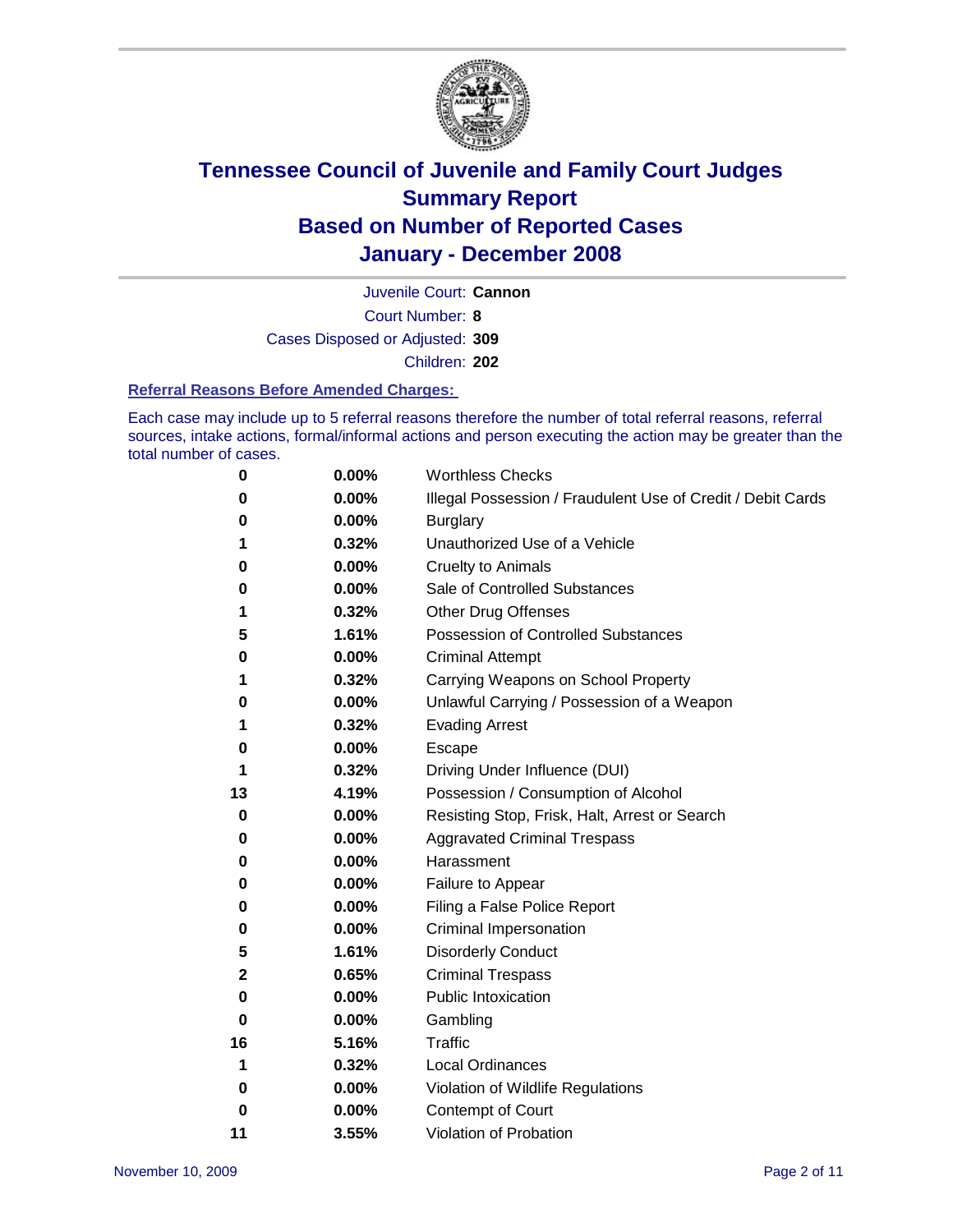

Court Number: **8** Juvenile Court: **Cannon** Cases Disposed or Adjusted: **309** Children: **202**

#### **Referral Reasons Before Amended Charges:**

Each case may include up to 5 referral reasons therefore the number of total referral reasons, referral sources, intake actions, formal/informal actions and person executing the action may be greater than the total number of cases.

| 310      | 100.00% | <b>Total Referrals</b>                 |
|----------|---------|----------------------------------------|
| 0        | 0.00%   | Other                                  |
| 0        | 0.00%   | <b>Consent to Marry</b>                |
| 0        | 0.00%   | <b>Request for Medical Treatment</b>   |
| 82       | 26.45%  | <b>Child Support</b>                   |
| 0        | 0.00%   | Paternity / Legitimation               |
| 1        | 0.32%   | Visitation                             |
| 8        | 2.58%   | Custody                                |
| 9        | 2.90%   | <b>Foster Care Review</b>              |
| 0        | 0.00%   | <b>Administrative Review</b>           |
| 60       | 19.35%  | <b>Judicial Review</b>                 |
| 0        | 0.00%   | Violation of Informal Adjustment       |
| 0        | 0.00%   | <b>Violation of Pretrial Diversion</b> |
| 0        | 0.00%   | <b>Termination of Parental Rights</b>  |
| 9        | 2.90%   | Dependency / Neglect                   |
| 0        | 0.00%   | <b>Physically Abused Child</b>         |
| 0        | 0.00%   | <b>Sexually Abused Child</b>           |
| 13       | 4.19%   | Violation of Curfew                    |
| $\bf{0}$ | 0.00%   | Violation of a Valid Court Order       |
| 19       | 6.13%   | Possession of Tobacco Products         |
| $\bf{0}$ | 0.00%   | Out-of-State Runaway                   |
| 5        | 1.61%   | In-State Runaway                       |
| 20       | 6.45%   | Truancy                                |
| 3        | 0.97%   | <b>Unruly Behavior</b>                 |
| 0        | 0.00%   | Violation of Aftercare                 |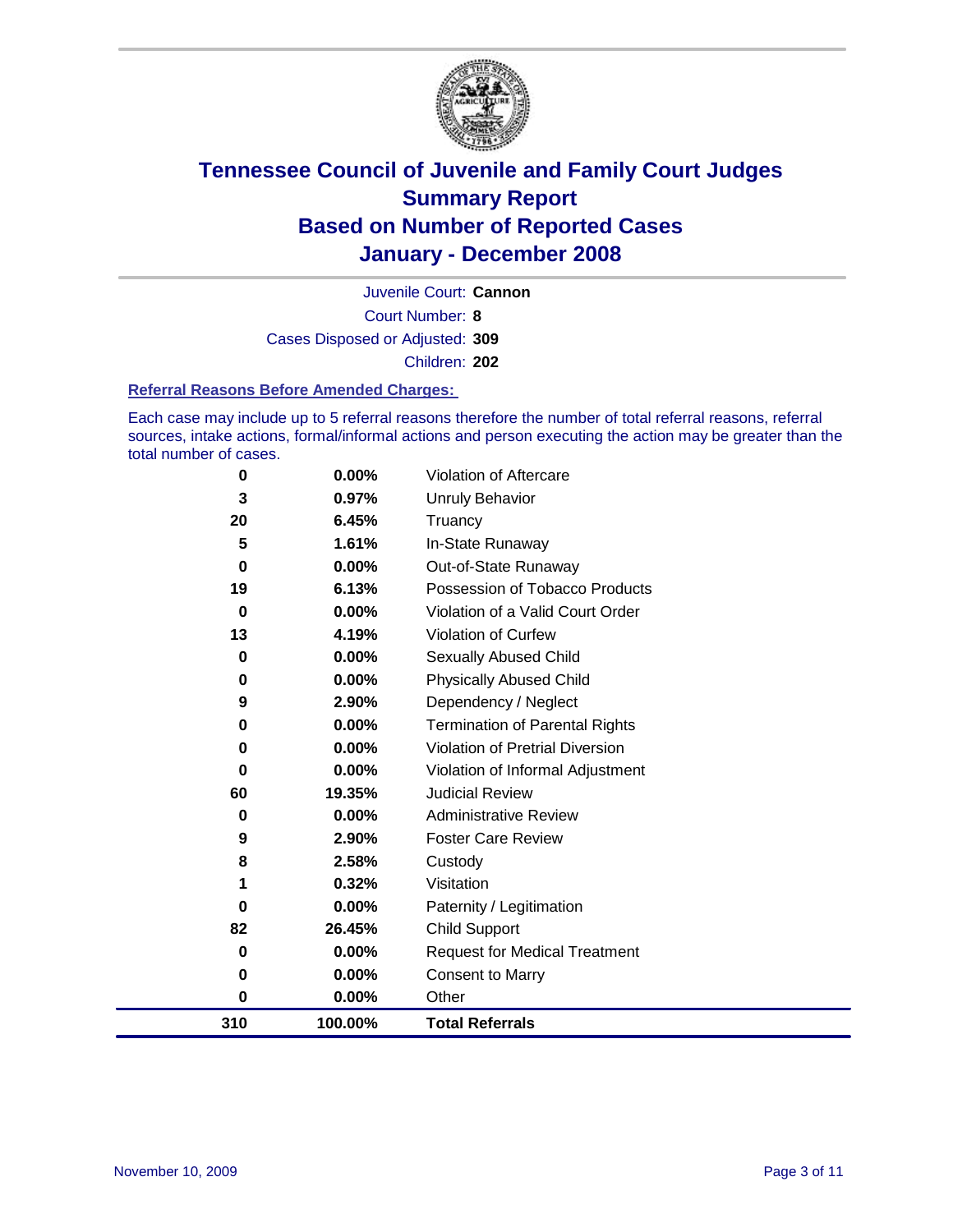

| Juvenile Court: Cannon          |  |
|---------------------------------|--|
| Court Number: 8                 |  |
| Cases Disposed or Adjusted: 309 |  |
| Children: 202                   |  |

#### **Referral Sources: 1**

| 97  | 31.29%  | Law Enforcement                   |
|-----|---------|-----------------------------------|
| 20  | 6.45%   | Parents                           |
| 5   | 1.61%   | Relatives                         |
| 0   | 0.00%   | Self                              |
| 22  | 7.10%   | School                            |
| 0   | 0.00%   | <b>CSA</b>                        |
| 48  | 15.48%  | <b>DCS</b>                        |
| 0   | 0.00%   | <b>Other State Department</b>     |
| 78  | 25.16%  | <b>District Attorney's Office</b> |
| 37  | 11.94%  | <b>Court Staff</b>                |
| 0   | 0.00%   | Social Agency                     |
| 0   | 0.00%   | <b>Other Court</b>                |
| 3   | 0.97%   | Victim                            |
| 0   | 0.00%   | Child & Parent                    |
| 0   | 0.00%   | Hospital                          |
| 0   | 0.00%   | Unknown                           |
| 0   | 0.00%   | Other                             |
| 310 | 100.00% | <b>Total Referral Sources</b>     |

#### **Age of Child at Referral: 2**

| 202 | 100.00%       | <b>Total Child Count</b> |
|-----|---------------|--------------------------|
|     | $0.00\%$<br>0 | Unknown                  |
|     | 0.00%<br>0    | Ages 19 and Over         |
| 50  | 24.75%        | Ages 17 through 18       |
| 64  | 31.68%        | Ages 15 through 16       |
| 20  | 9.90%         | Ages 13 through 14       |
|     | 2.97%<br>6    | Ages 11 through 12       |
| 62  | 30.69%        | Ages 10 and Under        |
|     |               |                          |

<sup>1</sup> If different than number of Referral Reasons (310), verify accuracy of your court's data.

<sup>2</sup> One child could be counted in multiple categories, verify accuracy of your court's data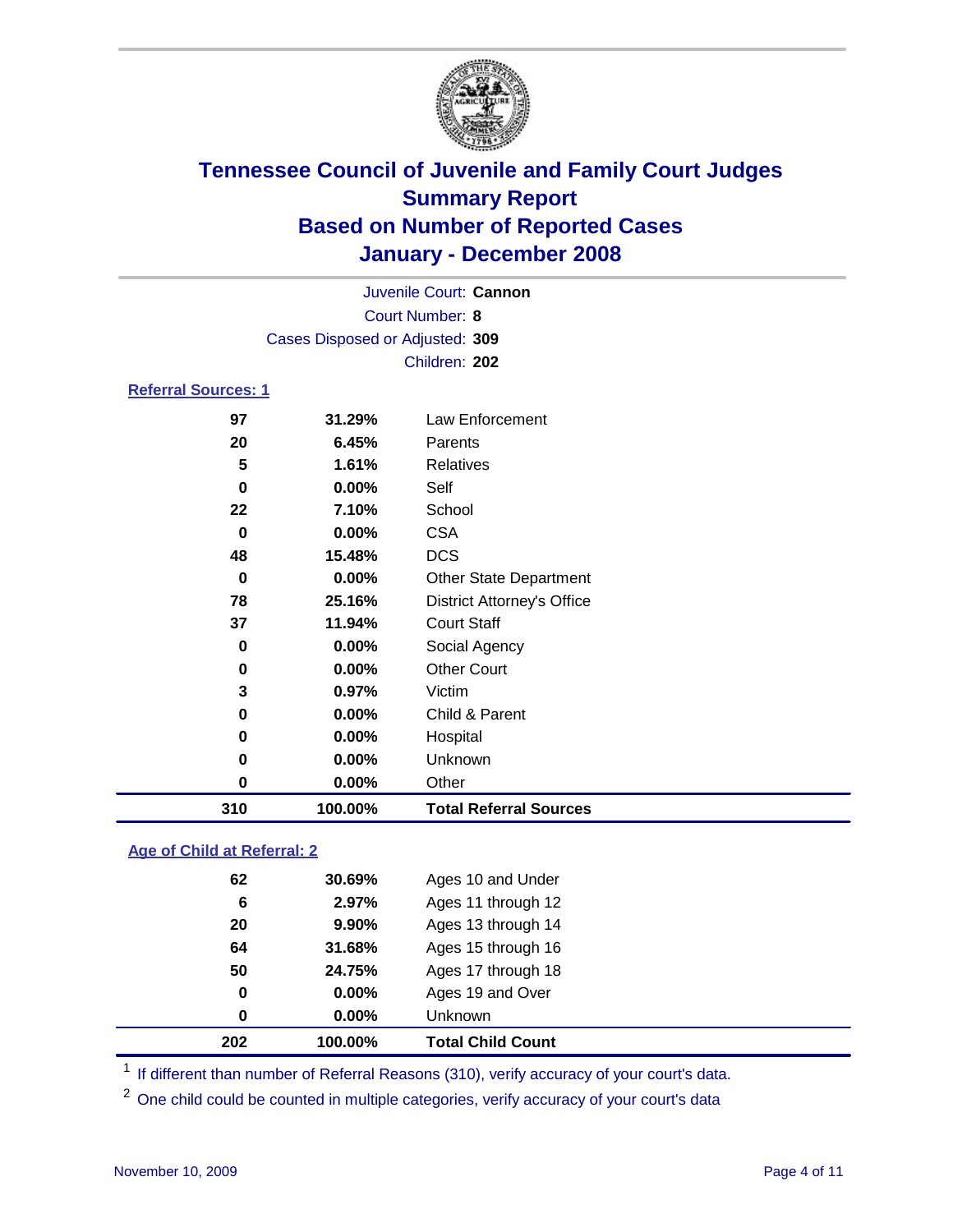

| Juvenile Court: Cannon                  |                                 |                          |  |  |  |  |
|-----------------------------------------|---------------------------------|--------------------------|--|--|--|--|
| Court Number: 8                         |                                 |                          |  |  |  |  |
|                                         | Cases Disposed or Adjusted: 309 |                          |  |  |  |  |
|                                         |                                 | Children: 202            |  |  |  |  |
| Sex of Child: 1                         |                                 |                          |  |  |  |  |
| 125                                     | 61.88%                          | Male                     |  |  |  |  |
| 77                                      | 38.12%                          | Female                   |  |  |  |  |
| $\mathbf 0$                             | 0.00%                           | Unknown                  |  |  |  |  |
| 202                                     | 100.00%                         | <b>Total Child Count</b> |  |  |  |  |
| Race of Child: 1                        |                                 |                          |  |  |  |  |
| 195                                     | 96.53%                          | White                    |  |  |  |  |
| $\overline{\mathbf{2}}$                 | 0.99%                           | African American         |  |  |  |  |
| $\bf{0}$                                | 0.00%                           | Native American          |  |  |  |  |
| 0                                       | 0.00%                           | Asian                    |  |  |  |  |
| 5                                       | 2.48%                           | Mixed                    |  |  |  |  |
| $\bf{0}$                                | 0.00%                           | Unknown                  |  |  |  |  |
| 202                                     | 100.00%                         | <b>Total Child Count</b> |  |  |  |  |
| <b>Hispanic Origin: 1</b>               |                                 |                          |  |  |  |  |
| $\overline{7}$                          | 3.47%                           | Yes                      |  |  |  |  |
| 195                                     | 96.53%                          | No                       |  |  |  |  |
| $\mathbf 0$                             | 0.00%                           | Unknown                  |  |  |  |  |
| 202                                     | 100.00%                         | <b>Total Child Count</b> |  |  |  |  |
| <b>School Enrollment of Children: 1</b> |                                 |                          |  |  |  |  |
| 137                                     | 67.82%                          | Yes                      |  |  |  |  |
| 53                                      | 26.24%                          | No                       |  |  |  |  |
| 12                                      | 5.94%                           | Unknown                  |  |  |  |  |
| 202                                     | 100.00%                         | <b>Total Child Count</b> |  |  |  |  |

One child could be counted in multiple categories, verify accuracy of your court's data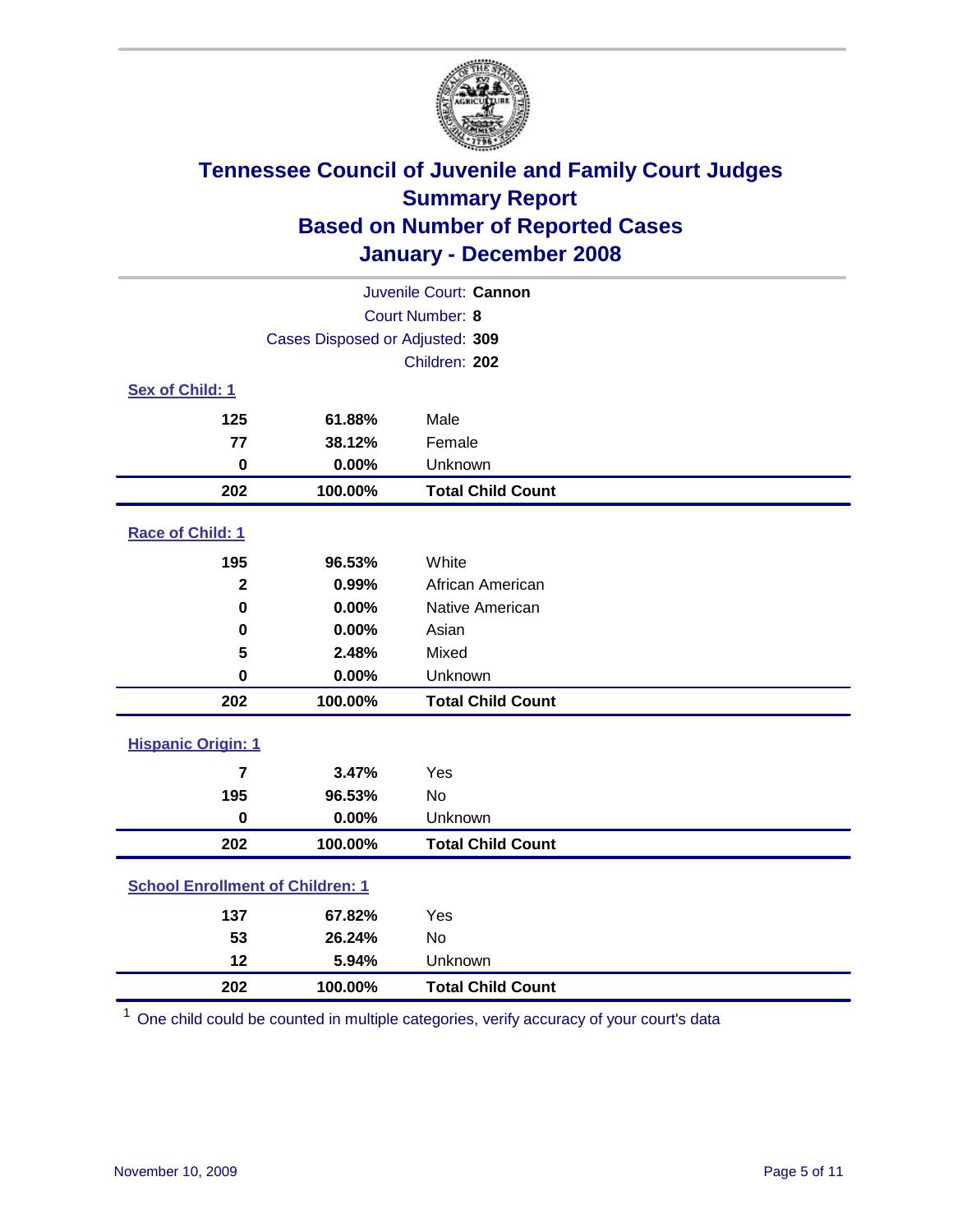

Court Number: **8** Juvenile Court: **Cannon** Cases Disposed or Adjusted: **309** Children: **202**

#### **Living Arrangement of Child at Time of Referral: 1**

| 202 | 100.00%  | <b>Total Child Count</b>     |
|-----|----------|------------------------------|
| 0   | 0.00%    | Other                        |
| 0   | 0.00%    | Unknown                      |
| 1   | $0.50\%$ | Independent                  |
| 1   | 0.50%    | In an Institution            |
| 0   | $0.00\%$ | In a Residential Center      |
| 2   | 0.99%    | In a Group Home              |
| 8   | 3.96%    | With Foster Family           |
| 2   | 0.99%    | With Adoptive Parents        |
| 24  | 11.88%   | <b>With Relatives</b>        |
| 21  | 10.40%   | With Father                  |
| 63  | 31.19%   | With Mother                  |
| 22  | 10.89%   | With Mother and Stepfather   |
| 5   | 2.48%    | With Father and Stepmother   |
| 53  | 26.24%   | With Both Biological Parents |
|     |          |                              |

#### **Type of Detention: 2**

| 309 | 100.00%       |                | <b>Total Detention Count</b> |
|-----|---------------|----------------|------------------------------|
|     | $0.00\%$<br>0 | Other          |                              |
| 306 | 99.03%        |                | Does Not Apply               |
|     | 0<br>$0.00\%$ | <b>Unknown</b> |                              |
|     | $0.00\%$<br>0 |                | <b>Psychiatric Hospital</b>  |
|     | 0.00%<br>0    |                | Jail - No Separation         |
|     | 0<br>$0.00\%$ |                | Jail - Partial Separation    |
|     | 0<br>$0.00\%$ |                | Jail - Complete Separation   |
|     | 3<br>0.97%    |                | Juvenile Detention Facility  |
|     | 0<br>$0.00\%$ |                | Non-Secure Placement         |
|     |               |                |                              |

<sup>1</sup> One child could be counted in multiple categories, verify accuracy of your court's data

<sup>2</sup> If different than number of Cases (309) verify accuracy of your court's data.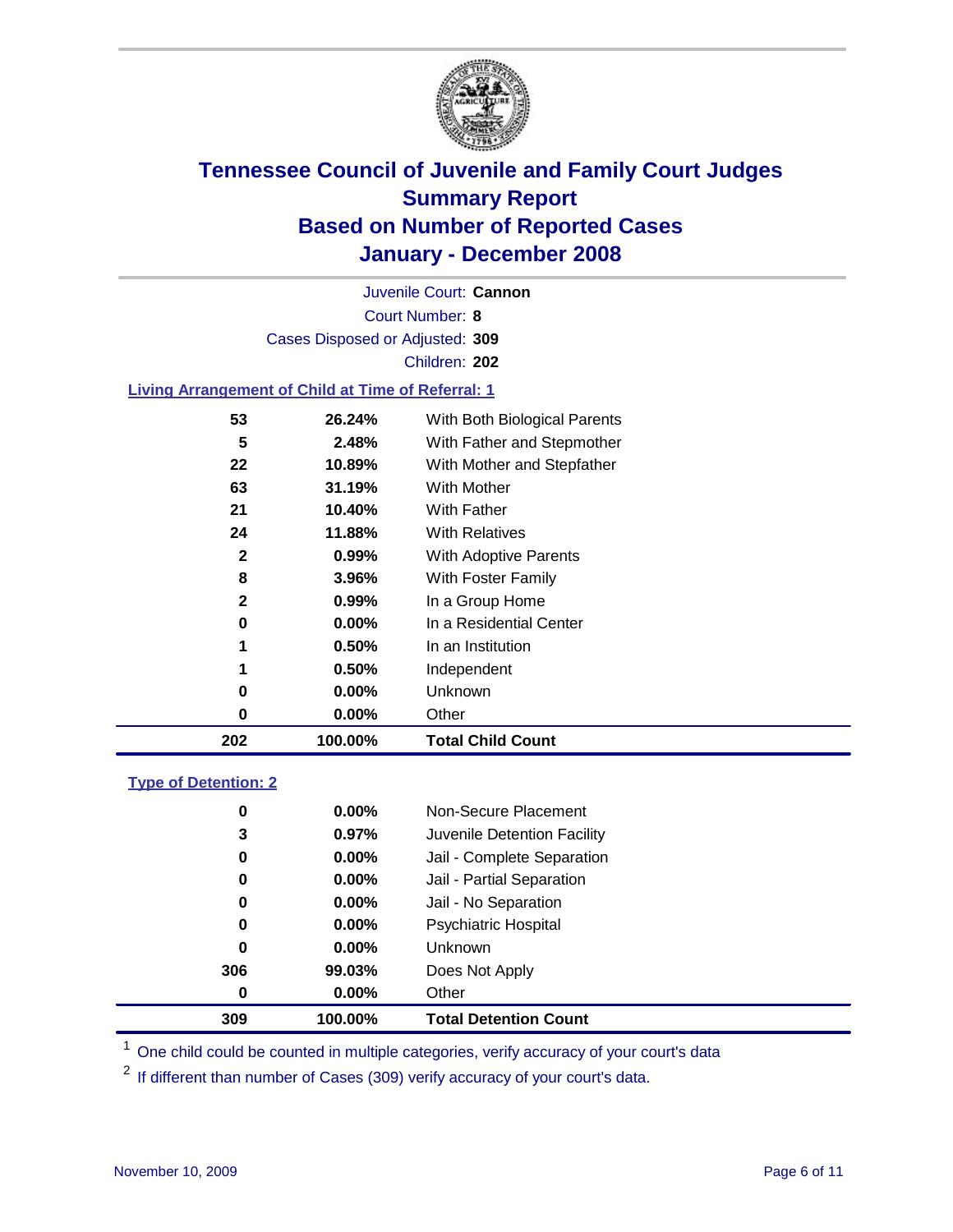

|                                           | Juvenile Court: Cannon                             |                                      |  |  |  |  |  |
|-------------------------------------------|----------------------------------------------------|--------------------------------------|--|--|--|--|--|
|                                           | Court Number: 8                                    |                                      |  |  |  |  |  |
|                                           | Cases Disposed or Adjusted: 309                    |                                      |  |  |  |  |  |
|                                           | Children: 202                                      |                                      |  |  |  |  |  |
|                                           | <b>Placement After Secure Detention Hearing: 1</b> |                                      |  |  |  |  |  |
| 3                                         | 0.97%                                              | Returned to Prior Living Arrangement |  |  |  |  |  |
| 0.00%<br>Juvenile Detention Facility<br>0 |                                                    |                                      |  |  |  |  |  |
| 0                                         | 0.00%                                              | Jail                                 |  |  |  |  |  |
| 0                                         | 0.00%                                              | Shelter / Group Home                 |  |  |  |  |  |
| 0                                         | 0.00%                                              | <b>Foster Family Home</b>            |  |  |  |  |  |
| 0                                         | 0.00%                                              | Psychiatric Hospital                 |  |  |  |  |  |
| 0                                         | 0.00%                                              | Unknown                              |  |  |  |  |  |
| 306                                       | 99.03%                                             | Does Not Apply                       |  |  |  |  |  |
| 0                                         | 0.00%                                              | Other                                |  |  |  |  |  |
| 309                                       | 100.00%                                            | <b>Total Placement Count</b>         |  |  |  |  |  |
| <b>Intake Actions: 2</b>                  |                                                    |                                      |  |  |  |  |  |
| 194                                       | 62.58%                                             | <b>Petition Filed</b>                |  |  |  |  |  |
| 4                                         | 1.29%                                              | <b>Motion Filed</b>                  |  |  |  |  |  |
| 13                                        | 4.19%                                              | <b>Citation Processed</b>            |  |  |  |  |  |
| 1                                         | 0.32%                                              | Notification of Paternity Processed  |  |  |  |  |  |
| 59                                        |                                                    |                                      |  |  |  |  |  |
|                                           | 19.03%                                             | Scheduling of Judicial Review        |  |  |  |  |  |
| 25                                        | 8.06%                                              | Scheduling of Administrative Review  |  |  |  |  |  |
| 10                                        | 3.23%                                              | Scheduling of Foster Care Review     |  |  |  |  |  |
| 0                                         | 0.00%                                              | Unknown                              |  |  |  |  |  |
| 0                                         | 0.00%                                              | Does Not Apply                       |  |  |  |  |  |
| 4                                         | 1.29%                                              | Other                                |  |  |  |  |  |

<sup>1</sup> If different than number of Cases (309) verify accuracy of your court's data.

<sup>2</sup> If different than number of Referral Reasons (310), verify accuracy of your court's data.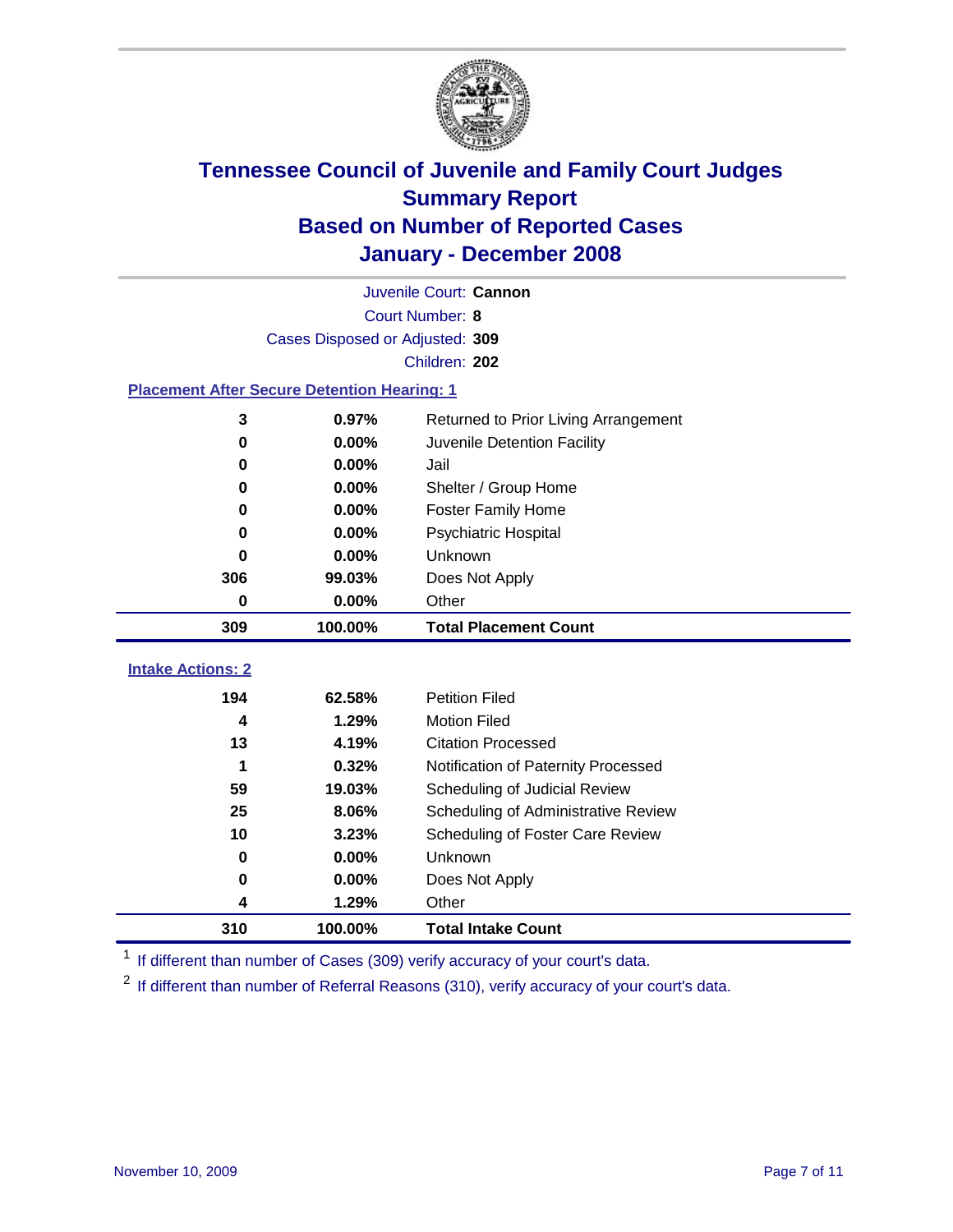

Court Number: **8** Juvenile Court: **Cannon** Cases Disposed or Adjusted: **309** Children: **202**

#### **Last Grade Completed by Child: 1**

| 43           | 21.29%  | Too Young for School     |
|--------------|---------|--------------------------|
| 0            | 0.00%   | Preschool                |
| $\bf{0}$     | 0.00%   | Kindergarten             |
| 0            | 0.00%   | 1st Grade                |
| 0            | 0.00%   | 2nd Grade                |
| 0            | 0.00%   | 3rd Grade                |
| 0            | 0.00%   | 4th Grade                |
| 0            | 0.00%   | 5th Grade                |
| 1            | 0.50%   | 6th Grade                |
| $\mathbf{2}$ | 0.99%   | 7th Grade                |
| 20           | 9.90%   | 8th Grade                |
| 21           | 10.40%  | 9th Grade                |
| 25           | 12.38%  | 10th Grade               |
| 24           | 11.88%  | 11th Grade               |
| $\mathbf{2}$ | 0.99%   | 12th Grade               |
| $\bf{0}$     | 0.00%   | Non-Graded Special Ed    |
| 3            | 1.49%   | <b>GED</b>               |
| 0            | 0.00%   | Graduated                |
| $\bf{0}$     | 0.00%   | Never Attended School    |
| 61           | 30.20%  | Unknown                  |
| $\bf{0}$     | 0.00%   | Other                    |
| 202          | 100.00% | <b>Total Child Count</b> |

### **Enrolled in Special Education: 1**

| 15        | 7.43%            | Yes                      |
|-----------|------------------|--------------------------|
| 132<br>55 | 65.35%<br>27.23% | No<br>Unknown            |
| 202       | 100.00%          | <b>Total Child Count</b> |

<sup>1</sup> One child could be counted in multiple categories, verify accuracy of your court's data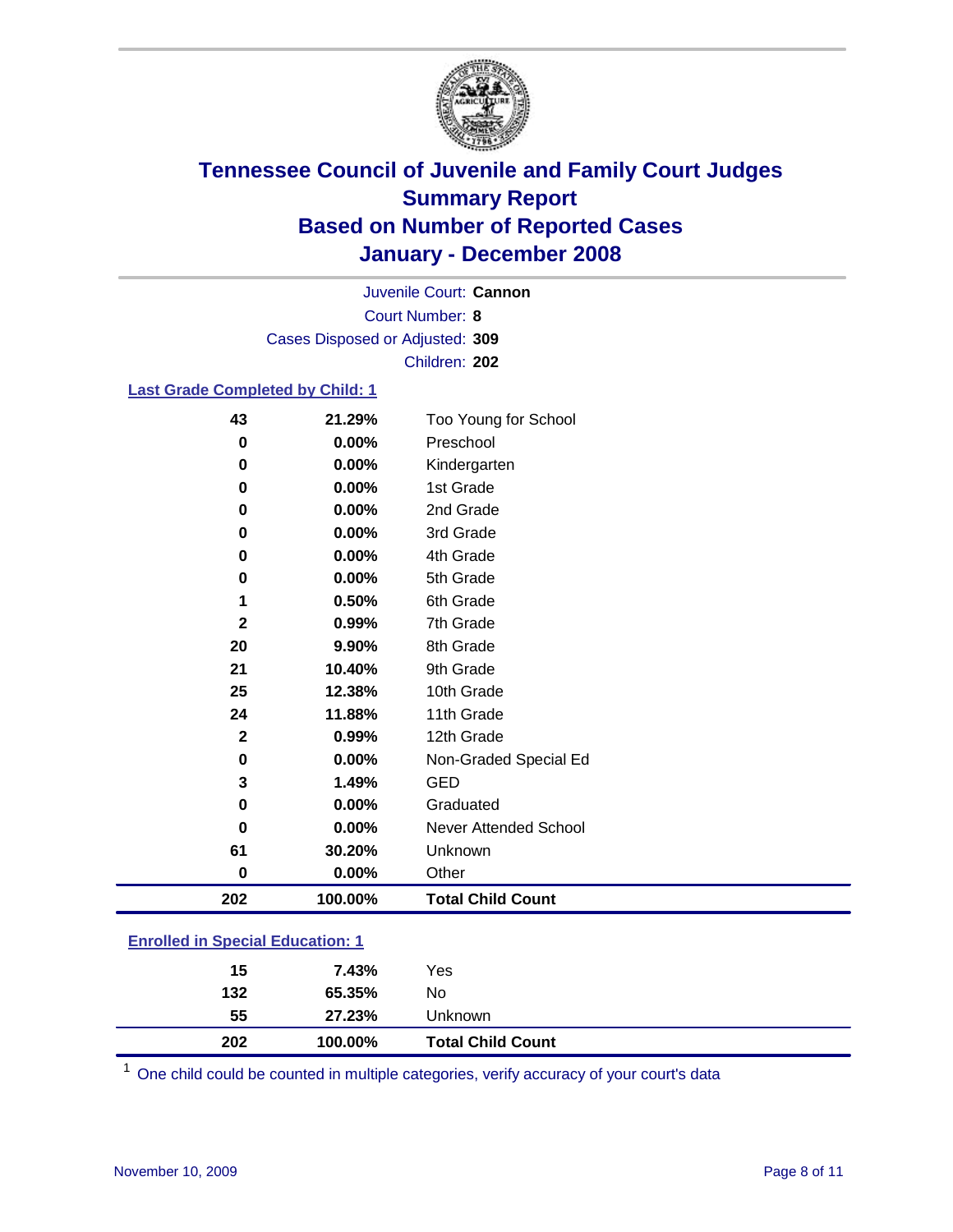

|                              |                                 | Juvenile Court: Cannon    |
|------------------------------|---------------------------------|---------------------------|
|                              |                                 | Court Number: 8           |
|                              | Cases Disposed or Adjusted: 309 |                           |
|                              |                                 | Children: 202             |
| <b>Action Executed By: 1</b> |                                 |                           |
| 230                          | 74.19%                          | Judge                     |
| 71                           | 22.90%                          | Referee                   |
| 0                            | $0.00\%$                        | <b>YSO</b>                |
| 9                            | 2.90%                           | Other                     |
| $\bf{0}$                     | $0.00\%$                        | Unknown                   |
| 310                          | 100.00%                         | <b>Total Action Count</b> |

### **Formal / Informal Actions: 1**

| 18  | 5.81%    | Dismissed                                        |
|-----|----------|--------------------------------------------------|
| 0   | $0.00\%$ | Retired / Nolle Prosequi                         |
| 43  | 13.87%   | <b>Complaint Substantiated Delinquent</b>        |
| 47  | 15.16%   | <b>Complaint Substantiated Status Offender</b>   |
| 8   | 2.58%    | <b>Complaint Substantiated Dependent/Neglect</b> |
| 0   | 0.00%    | <b>Complaint Substantiated Abused</b>            |
| 0   | 0.00%    | <b>Complaint Substantiated Mentally III</b>      |
| 0   | $0.00\%$ | Informal Adjustment                              |
| 20  | 6.45%    | <b>Pretrial Diversion</b>                        |
| 1   | 0.32%    | <b>Transfer to Adult Court Hearing</b>           |
| 0   | $0.00\%$ | Charges Cleared by Transfer to Adult Court       |
| 89  | 28.71%   | Special Proceeding                               |
| 12  | 3.87%    | <b>Review Concluded</b>                          |
| 72  | 23.23%   | Case Held Open                                   |
| 0   | 0.00%    | Other                                            |
| 0   | $0.00\%$ | Unknown                                          |
| 310 | 100.00%  | <b>Total Action Count</b>                        |

<sup>1</sup> If different than number of Referral Reasons (310), verify accuracy of your court's data.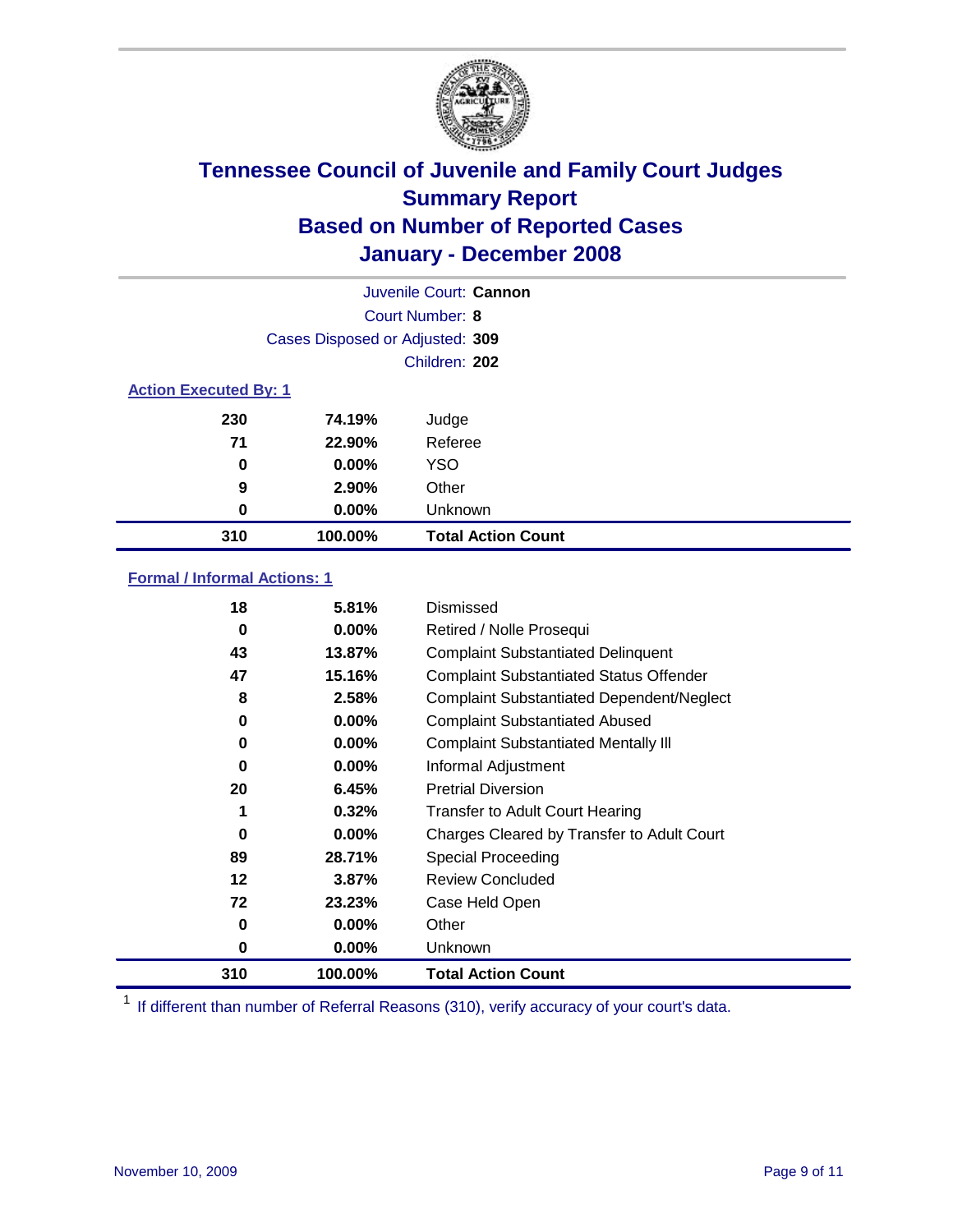

|                       |                                 | Juvenile Court: Cannon                                |
|-----------------------|---------------------------------|-------------------------------------------------------|
|                       |                                 | Court Number: 8                                       |
|                       | Cases Disposed or Adjusted: 309 |                                                       |
|                       |                                 | Children: 202                                         |
| <b>Case Outcomes:</b> |                                 | There can be multiple outcomes for one child or case. |
| 19                    | 4.41%                           | <b>Case Dismissed</b>                                 |
| 1                     | 0.23%                           | Case Retired or Nolle Prosequi                        |
| 3                     | 0.70%                           | Warned / Counseled                                    |
| 73                    | 16.94%                          | Held Open For Review                                  |
| 60                    | 13.92%                          | Supervision / Probation to Juvenile Court             |
| 0                     | 0.00%                           | <b>Probation to Parents</b>                           |
| 0                     | 0.00%                           | Referral to Another Entity for Supervision / Service  |
| 1                     | 0.23%                           | Referred for Mental Health Counseling                 |
| 0                     | 0.00%                           | Referred for Alcohol and Drug Counseling              |
| 0                     | 0.00%                           | Referred to Alternative School                        |
| 0                     | 0.00%                           | Referred to Private Child Agency                      |
| 0                     | 0.00%                           | Referred to Defensive Driving School                  |
| 5                     | 1.16%                           | Referred to Alcohol Safety School                     |
| 6                     | 1.39%                           | Referred to Juvenile Court Education-Based Program    |
| 2                     | 0.46%                           | Driver's License Held Informally                      |
| 0                     | 0.00%                           | <b>Voluntary Placement with DMHMR</b>                 |
| 0                     | 0.00%                           | <b>Private Mental Health Placement</b>                |
| 0                     | 0.00%                           | <b>Private MR Placement</b>                           |
| 0                     | 0.00%                           | Placement with City/County Agency/Facility            |
| 0                     | 0.00%                           | Placement with Relative / Other Individual            |
| 17                    | 3.94%                           | Fine                                                  |
| 10                    | 2.32%                           | <b>Public Service</b>                                 |
| 4                     | 0.93%                           | Restitution                                           |
| 0                     | 0.00%                           | <b>Runaway Returned</b>                               |
| 1                     | 0.23%                           | No Contact Order                                      |
| $\boldsymbol{0}$      | 0.00%                           | Injunction Other than No Contact Order                |
| 0                     | 0.00%                           | <b>House Arrest</b>                                   |
| 4                     | 0.93%                           | <b>Court Defined Curfew</b>                           |
| 0                     | 0.00%                           | Dismissed from Informal Adjustment                    |
| 1                     | 0.23%                           | <b>Dismissed from Pretrial Diversion</b>              |
| 0                     | 0.00%                           | Released from Probation                               |
| 1                     | 0.23%                           | <b>Transferred to Adult Court</b>                     |
| 0                     | 0.00%                           | <b>DMHMR Involuntary Commitment</b>                   |